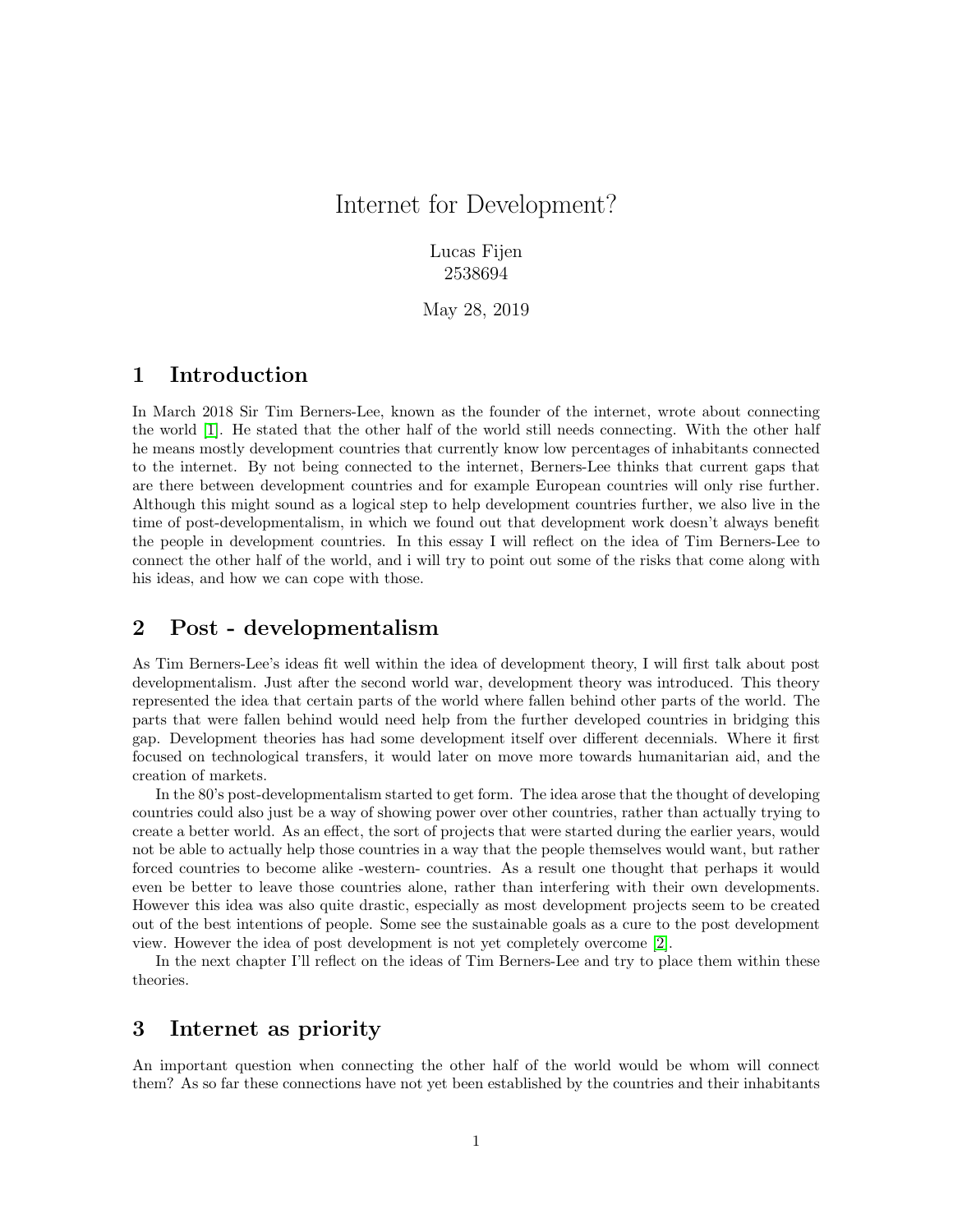themselves, it would be a logical step to look to foreign countries, and in specific western countries. I believe that in order to further connect these countries to the internet, some external help will be needed. This is where this objective would become a development project for a western country. However, with that, also the criticism of post development theory comes in mind.

Plenty examples exist of development projects with the intention to bring internet to rural parts in Africa, that ended in big failures. However, the part that is often forgotten, is that not just the initiative might have failed, but when those projects fail, also promises to local communities are broken. Those might even end up in a worse situation where they have become partly dependant on systems that for example only partly work.

So yes, the people that are currently not connected might be behind. However, when trying to fix that we might introduce even more problems. As an example, the electronic tax fund system in Uganda [\[3\]](#page-2-2). This was an attempt to create easier digitised tax refunds through a simple form. However this project partly failed resulting into even more time spent on tax refunds, as now both an electronic and physical form have to be filled in . This is not just the case for ICT development projects, but quite often in general development projects fail[\[4\]](#page-2-3). So as a result the ones that already were in need, will be even more in need. Those numbers of failed projects make the question ones again arise: shouldn't we just stop trying?

Another question that arises is whether the internet connection should really be the priority. Would bringing internet really help a community where the is an urgent need for clean water, or food. Although internet may not be the top priority in such cases, and the money might have been better spend on another project, I do believe that there is some benefit in bringing internet to those areas, as long as they come hand in hand with other projects. I believe that it is therefore always important to think about local priorities when setting up an ICT4D project, and that it is the responsibility of us to make sure that we only set up projects in areas where internet indeed could be considered high in the priorities.

### 4 Dependency of Western Technology

Besides the importance of thinking about the priority of a current development project, I believe that there is another thing that should be considered more structurally: dependence of western technology. Although Tim Berners-Lee has been a profounder of free internet, in which there are no large companies dependencies, and each individual could be part of it, this is not what happens to be the case for the internet. From the beginning internet has been a western technology which was focused on latin alphabet. Only the last 20 years the standards have been changed in such a way that for example Arabic letters could be easily shown on a website with utf-8. This is just one of the plenty examples which show that the internet is a product that is currently adapted to its users. As those users are currently mostly from western countries, but as also the industries are all western companies, we could consider the internet a western technology.

Bringing internet to African countries thus means introducing a new dependency on western countries, and moreover, western companies. While African countries are still recovering from the colonial history by western countries, I think it is important to realise that creating a new dependency on western countries might not be justifiable, and fits right into the post development theory.

Once again I think that it is very important to realise that we might be creating this new dependency. I also think that we can't overcome the fact that internet can also bring a lot of good things to those countries, and therefore it should not be disregarded either. However, to overcome the dependency, I believe there is just one way to do so. I think that it is important to create a development platform in those countries. As soon as the development of the internet includes those countries, and is done by those countries, the internet might become less of a western-countries dependent technology. Therefore I believe that for each ICT4D project it is important that not just the way the technologies is explained to inhabitants of a country, but that there should also be created a platform with developers that have as much knowledge as we currently have on the created technology. Even more, ideally there